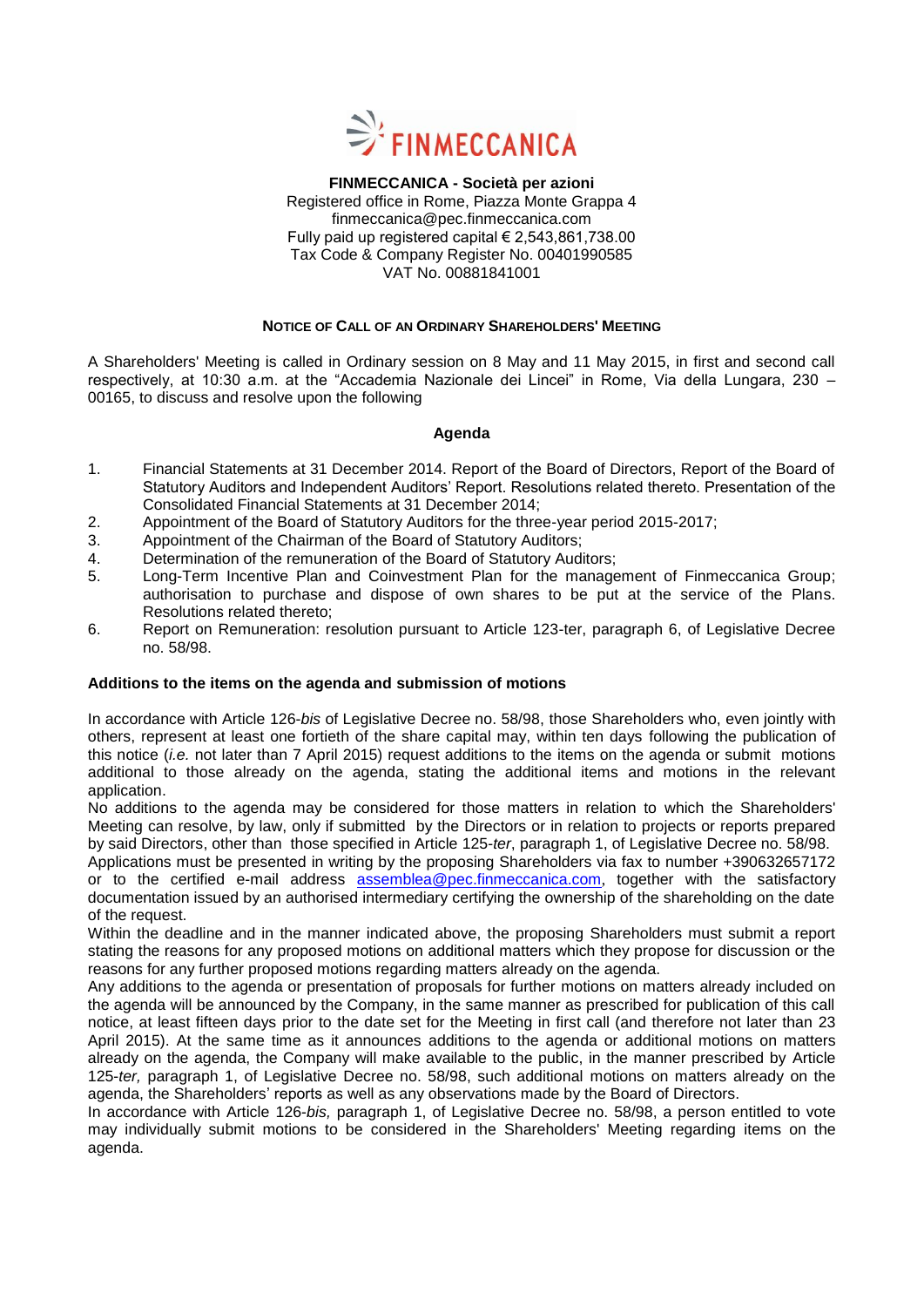## **Right to attend the Shareholders' Meeting and exercise voting rights**

Pursuant to Article 83-*sexies* of Legislative Decree no. 58/98 and Article 13 of the Articles of Association, the right to attend the Shareholders' Meeting and exercise voting rights is subject to receipt by the Company of a statement issued by an authorised intermediary in accordance with the regulations in force, certifying the title to voting rights based on its accounting records at the end of the accounting day of the seventh trading day prior to the date of the first call of the Shareholders' Meeting (*i.e.* 28 April 2015), the so-called *"record date".*

The notice must reach the Company by the end of the third trading day before the date set for the first call of the Shareholders' Meeting (*i.e.* by 5 May 2015). Nevertheless, Shareholders will be entitled to attend and vote even if said notification has reached the Company after said time limit, provided it is received in the course of the Meeting.

Any credit and debit entries made to the accounts after 28 April 2015 *(record date)* are not relevant for the legitimacy of voting rights. Therefore, anyone who becomes a holder of shares after such date will not be entitled to attend and vote at the Shareholders' Meeting.

Holders of shares that have not yet been dematerialized may only exercise their right to attend the Shareholders' Meeting only if they deliver their share certificates to an authorised intermediary in time for the same to be entered in the centralized management system in dematerialized form.

# **Voting by proxy**

Persons who are entitled to attend the Shareholders' Meeting may be represented by written proxy in accordance with applicable law. The proxy form, which is available for download on the Company's website [\(www.finmeccanica.com,](http://www.finmeccanica.com/) section "Meeting 2015") or at the registered offices, may be used for this purpose. The proxy may be sent in advance by registered mail with return receipt to the registered offices of the Company to the attention of "Legal & Corporate Affairs and Compliance" Unit, or sent by fax to number +390632657172 or by e-mail to the certified e-mail address [assemblea@pec.finmeccanica.com.](mailto:assemblea@pec.finmeccanica.com) If the delegate delivers or sends a copy of the proxy to the Company, he/she must certify under his/her own responsibility that the copy is a true copy of the original proxy and the identity of the delegating party.

#### **Shareholders' Representative appointed by the Company**

Pursuant to Article 135-*undecies* of Legislative Decree no. 58/98 and Article 14.3 of the Articles of Association, the Company has designated Computershare S.p.A. as the entity to which the Shareholders may grant a proxy free of charge, with voting instructions on all or some of the motions on the agenda. The proxy to the above representative must be granted by signing the relevant form which may be downloaded from the Company's website [\(www.finmeccanica.com,](http://www.finmeccanica.com/) section "Meeting 2015") or requested at the registered office, [and should b](http://e/)e received by Computershare S.p.A., in the manner indicated in the proxy form in the special "Instructions for filling in and transmission", not later than the end of the second trading day before the date set for the Shareholders' Meeting (*i.e.* by 6 May 2015; if the Shareholders' Meeting takes place in second calls, proxies may be accepted even if received by 7 May 2015). Any proxy granted in this manner shall be valid only for motions for which voting instructions have been given. The proxy and voting instructions may be revoked within the same terms and in the same manner provided for their delivery.

The original proxy to the Appointed Representative must be delivered to Computershare S.p.A. in Rome at Via Monte Giberto 33 - 00138 (possibly anticipating a copy with a declaration of conformity to the original), or by fax to number +390645417450 or by certified e-mail to ufficioroma@pecserviziotitoli.it.

The Appointed Representative will be at Shareholders' disposal for any information they may require from 27 March 2015 on telephone number +390645427413 and e-mail address [infofinmeccanica@computershare.it.](mailto:infofinmeccanica@computershare.it)

### **Right to ask questions before the Shareholders' Meeting**

Anyone who has voting rights may submit questions regarding the items on the agenda even before the meeting. These questions must be received by the Company not later than the third day before the date of the Shareholders' Meeting in first call (*i.e.* not later than 5 May 2015), pursuant to Article 127-*ter* of Legislative Decree no. 58/98, together with the applicant's personal data (surname and name, date and place of birth, tax code or all the information required for identification if the inquirer is an entity or a company) and certification attesting the title to the shares as of 28 April 2015 *(record date)*.

Questions must be sent by registered mail with return receipt to the Company's registered offices to the attention of "Legal & Corporate Affairs and Compliance" Unit, or sent by fax to +390632657172 or by e-mail to the certified e-mail address [assemblea@pec.finmeccanica.com.](mailto:assemblea@pec.finmeccanica.com)

Any questions received before the above deadline will be answered during the Shareholders' Meeting at the latest; the Company reserves the right to provide a single answer to questions with the same content.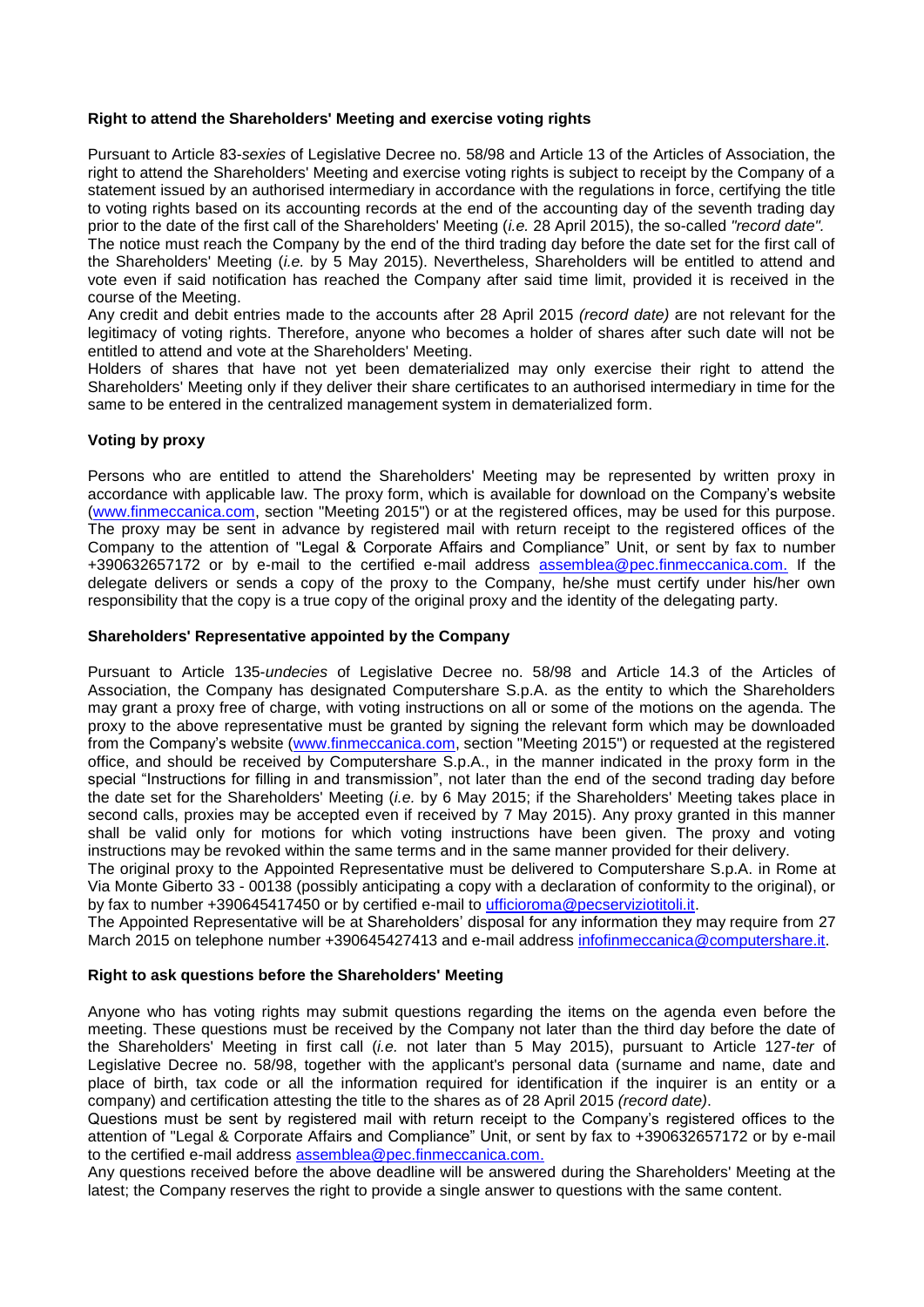The Company will not take into consideration questions that are not strictly related to the items on the Shareholders' Meeting agenda or those which have already been answered in the "Questions and Answers" of the section "Meeting 2015" of the Company's website (www.finmeccanica.com).

Any answers handed out in hardcopy format to each of the persons having voting rights at the beginning of the meeting are deemed given during the Shareholders' Meeting.

# **Appointment of the Board of Statutory Auditors**

Please note that the appointment of the Board of Statutory Auditors shall take place on the basis of Article 28 of the Articles of Association, to which reference is made.

In accordance with the aforementioned article and current legal provisions, it is specified that:

- the Board of Statutory Auditors is composed of five Statutory Auditors; the General Meeting shall also elect two Alternate Auditors;
- the members of the Board of Statutory Auditors will be appointed by the Shareholders' Meeting based on lists submitted by Shareholders;
- each list, in which candidates shall appear in consecutive order, will be divided into two sub-lists: one for candidates to be elected to the office of Statutory Auditor and the other for candidates to be elected to the office of Alternate Auditor;
- at least the first candidate in each sub-list must be entered in the official register of auditors and must have been performing statutory audits of accounts for a period of no less than three years;
- the lists that, considering both sub-lists, present a number of candidates equal to or greater than three should include, in the sub-list of the Statutory Auditors, candidates of different genders. If the sub-list of Alternate Auditors of such lists shows two candidates, they must belong to different genres;
- each Shareholder may submit or take part in the submission of only one list and each candidate may only appear in one list, failing which he or she will be disqualified;
- only those Shareholders who, either individually or jointly with other Shareholders, hold at least one per cent of the share capital with voting rights at Ordinary Shareholders' Meeting are entitled to submit lists;
- the lists of candidates, signed by the Shareholder or Shareholders submitting them, must be filed at the registered office of the Company, in the manner provided in the notice convening the Meeting and not later than twenty five days prior to the date of the Meeting on first call (and therefore by 13 April 2015), and shall include the following documentation:
	- a) declarations by each candidate accepting their nomination and stating, under their own personal responsibility, that there are no causes of ineligibility and incompatibility, and the possession of the requirements prescribed by law and the Articles of Association. In this regard, in particular, please note that each candidate must possess the independence requirements provided for Auditors in Article 148, paragraph 3, of the Legislative Decree no. 58/98, in addition to the requirements of integrity and professionalism as set out in the Italian Minister of Justice Decree no. 162 of 30 March 2000, pursuant to Article 148, paragraph 4, of the Legislative Decree. no. 58/98; each candidate must also declare whether they qualify as independent also according to the criteria laid down, with regard to directors, in Article 3 of the Corporate Governance Code for listed companies;
	- b) a "curriculum vitae" containing detailed information on the personal and professional characteristics of each candidate which will be published on the Company's website pursuant to Article 144-octies of the Consob Regulation no. 11971/99;
	- c) taking into account the provisions of Article 2400, last paragraph, of the Italian Civil Code a list of the administrative and managerial positions held in other companies by the candidates, with the recommendation to ensure the update until the date on which the Shareholders' Meeting is actually held. In this regard, it is recalled that Auditors may not be appointed if they hold the office of Statutory Auditor in five issuers, or hold other administrative or managerial positions in other companies which together exceed the limit set by current legislation (Article 144-terdecies Consob Regulation no. 11971/99);
	- d) a statement of the Shareholder, other than those who hold, even jointly, a controlling or majority interest, certifying the absence of any relationship even indirect with the latter, in compliance with Article 147-ter, paragraph 3, of Legislative Decree no. 58/98 and Article 144-quinquies of Consob Regulation no. 11971/99; with reference to the contents of such statement, Shareholders' attention is drawn on recommendations contained in the Consob Communication no. DEM/9017893 of 26 February 2009.

The ownership of the minimum shareholding for submission of lists is determined considering the shares registered in the name of Shareholders on the day that the lists are filed with the Company. Shareholders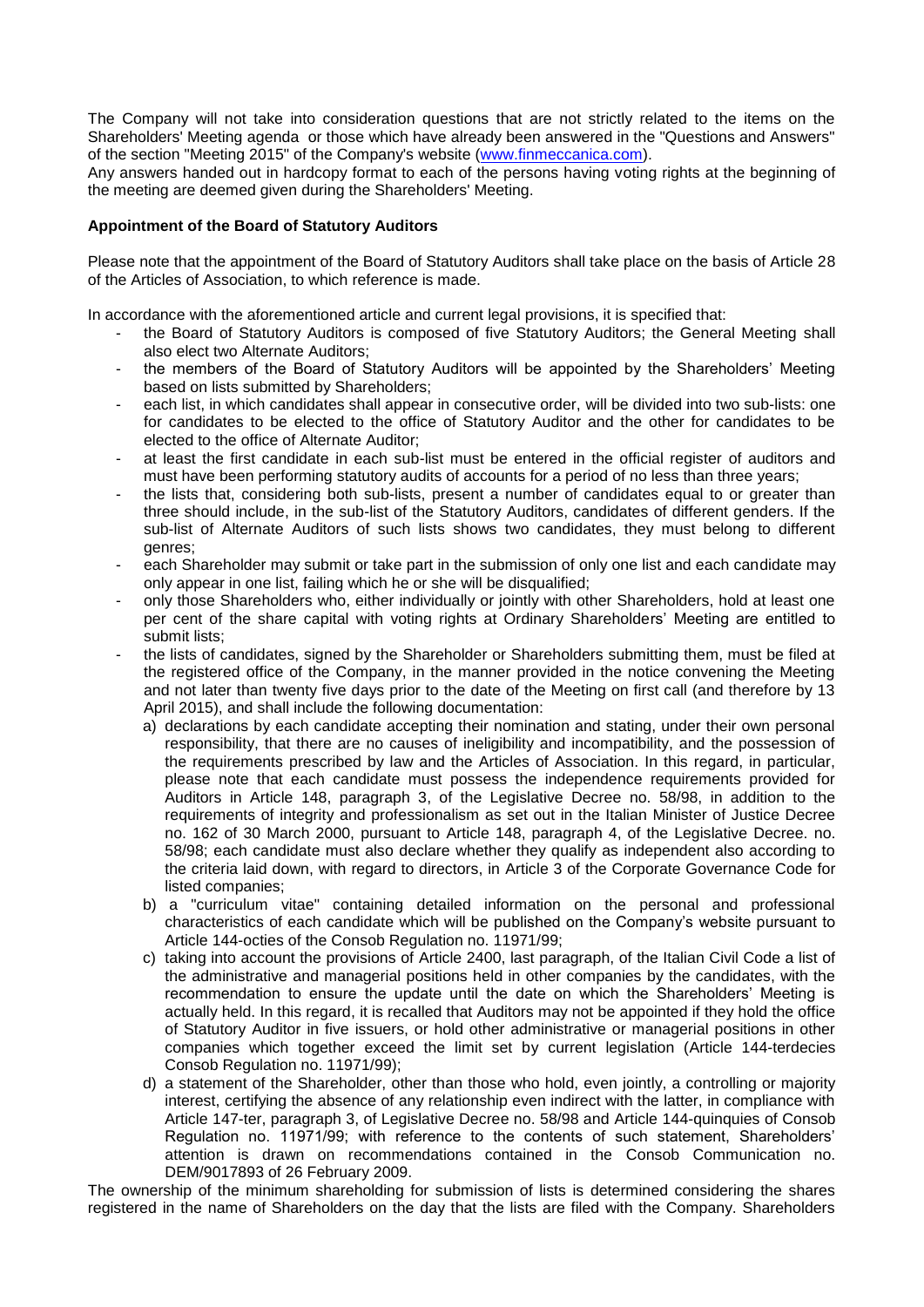must file at the registered office, in the manner provided for the filing of lists, the certification proving ownership of the number of shares represented, even after the filing of the list but in any case by the deadline provided for the publication of the lists by the Company (i.e. by 17 April 2015).

In the event that by 13 April 2015 only one list has been submitted, or lists have been submitted only by shareholders who are connected with each other under the aforementioned Article 144-quinquies, the Company shall promptly give notice thereof in accordance with applicable law. In such event, lists may be submitted within the subsequent three days (i.e. by 16 April 2015), bearing in mind that the minimum shareholding required for submission of lists is reduced by half and will be equal to 0.5% of the share capital with voting rights in the Ordinary Meeting.

With regard to the mechanism for the appointment of auditors elected by "slate vote", please refer to what is stated in the Article 28.3 of the Articles of Association, which provides *inter alia* as follows:

- each person entitled to vote may vote at the Meeting only one list;
- at least two of the Statutory Auditors and at least one of Alternate Auditors will be chosen from among those registered in the register of auditors and possessing at least three years' experience as a statutory account auditor;
- auditors that do not meet these requirements will be chosen among those who have at least three years' experience in the activities or duties listed in Article 28.1 of the Articles of Association, with reference to matters and sectors that are useful for the activities listed in Article 4 of the Articles of Association (corporate purpose);
- three Statutory Auditors and one Alternate Auditor shall be taken from the list that obtains the majority of votes of Shareholders attending the Meeting;
- two Statutory Auditors and one Alternate Auditor will be taken from the minority lists, in accordance with the provisions of Article 28.3, paragraph 11 letter b), of the Articles of Association;
- the Chairman of the Board of Statutory Auditors is appointed by the Shareholders' Meeting among the Statutory Auditors elected by the minority, in accordance with Article 148, paragraph 2-bis, of Legislative Decree no. 58/98 and 28.3, paragraph 15, of the Articles of Association;
- if application of the above procedure does not allow to comply with the provisions in force in terms of gender balance, the vote ratio to be allocated to each candidate taken from the subsidiary lists of Statutory Auditors on the different lists will be calculated by dividing the number of votes obtained by each list by the number of votes obtained by each list for the sequential number of each of said candidates; the candidate of the more representative gender with the lowest ratio among the candidates from all the lists is replaced by the candidate belonging to the less representative gender that may be shown (with the next highest successive ranking) on the same subsidiary list of Statutory Auditors as the replaced candidate, or at a secondary level, on the subsidiary list of alternate auditors on the same list as the replaced candidate (who will then take the position of the alternate candidate he replaces). In cases where candidates on different lists have obtained the same ratio, the replaced candidate will be the candidate on the list from which the greater number of Auditors has been taken or, at a subsidiary level, the candidate taken from the list that has obtained the fewer number of votes or, if there is a tied vote, the candidate who obtains fewer votes when the Shareholders' Meeting takes the relevant vote.

Please note that, pursuant to Article 28.3bis of the Articles of Association, for the appointment of one or more Statutory Auditor and Alternate Auditor that, for any reason, are not elected with the above procedures, the Shareholders' Meeting shall resolve with the majorities provided by law in compliance with the law and the Articles of Association.

### Procedure for presentation of lists of candidates

The lists of candidates, duly signed by the Shareholders who submit them and accompanied by the documents listed above, must be delivered by hand to the Company's registered office in Rome, Piazza Monte Grappa 4, or sent by certified e-mail to [assemblea@pec.finmeccanica.com,](mailto:assemblea@pec.finmeccanica.com) not later than the above deadline of 13 April 2015.

Shareholders who wish to submit a list of candidates are requested to previously contact the "Legal & Corporate Affairs and Compliance" Unit at the e-mail address [assemblea@pec.finmeccanica.com](mailto:assemblea@pec.finmeccanica.com) or by phone +390632473529 in order to define all the operational details.

The lists of candidates properly submitted, together with the above mentioned information and documentation, will be made available to the public at the registered office, Borsa Italiana S.p.A., on the Company's website [\(www.finmeccanica.com,](http://www.finmeccanica.com/) section "Meeting 2015") and on the authorized storage